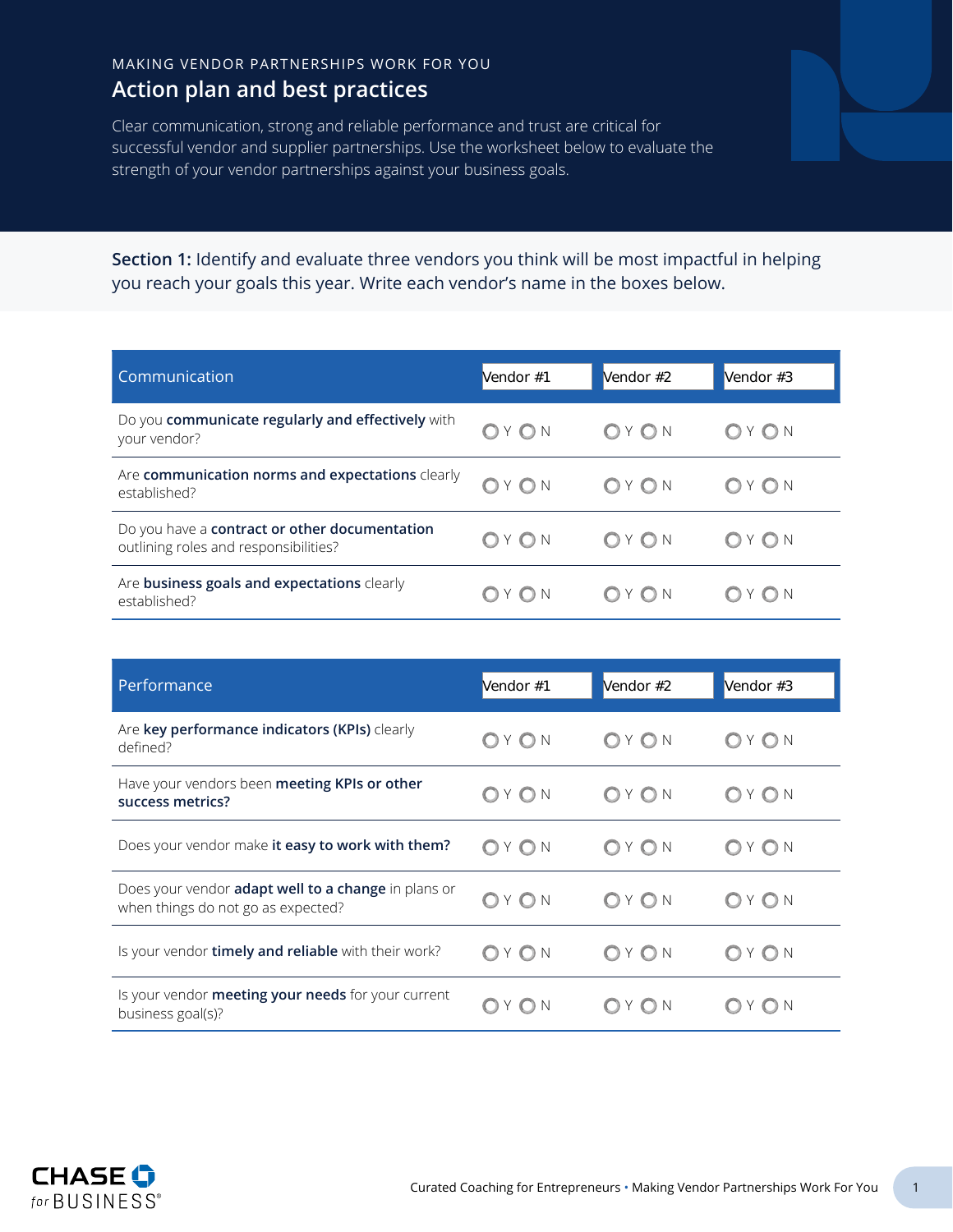| Trust                                                                                                 | Vendor #1 | Vendor #2        | Vendor #3      |
|-------------------------------------------------------------------------------------------------------|-----------|------------------|----------------|
| Do you feel alignment with your vendor (e.g., mission,<br>goals, business philosophy, common values)? | OYON      | $OY$ ON          | O <sub>N</sub> |
| Do you seek strategic advice from your vendor?                                                        | $OY$ $ON$ | $Y$ $\bigcirc$ N | Y O N          |
| Does your vendor act honestly and fairly?                                                             | $OY$ $ON$ | $OY$ $ON$        | Y O N          |
| Do you trust your vendor?                                                                             | O Y O N   |                  |                |

## **Section 2:** Next steps

**If you answered mostly yes,** it may be appropriate to maintain or potentially expand your relationship. Consider sharing your vision and goals with your vendor or supplier and ask, are there more ways they can support your business goals?

**If you answered a mix of yes and no,** it may be appropriate to try to improve the relationship, while continuing to evaluate progress. Consider establishing and documenting the following:

- Clear business and relationship goals
- KPIs and other success metrics measuring strong performance
- Communication norms
- Roles, responsibilities and expectations
- Build in time for milestone check-ins to reflect on achievements and what can be improved upon next time

**If you answered mostly no,** it may be appropriate to implement an improvement plan while starting to explore alternative vendors. Consider implementing the following with your current vendor:

- Be clear about what's not working and organize examples to support your statements
- Review your contract or other documentation for guidance on how to possibly terminate the relationship
- Offer a 30, 60 and 90-day review or improvement period to get your vendor back on track



Curated Coaching for Entrepreneurs • Making Vendor Partnerships Work For You 2